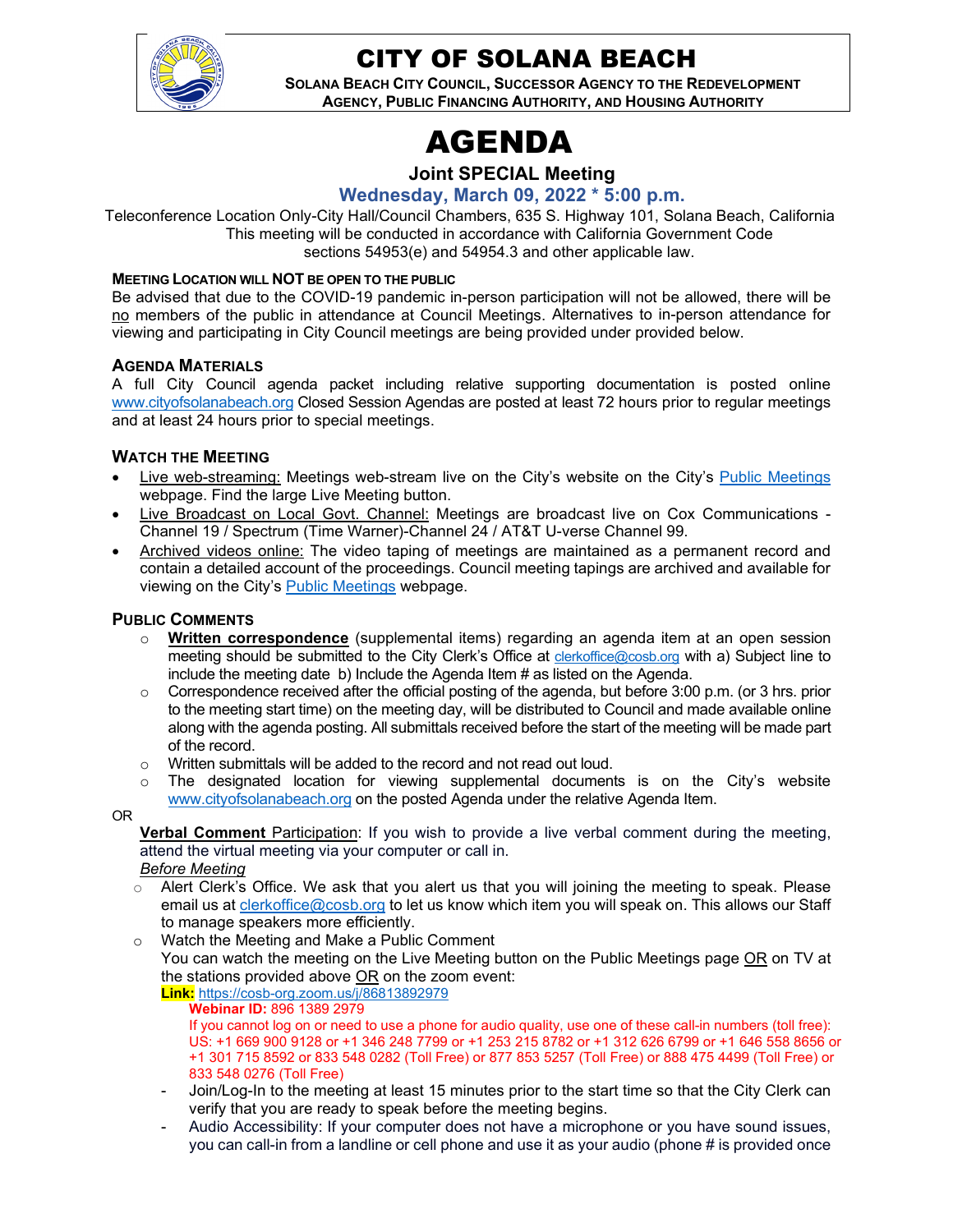#### *During Meeting:*

- $\circ$  During each Agenda Item and Oral Communications, attendees will be asked if they would like to speak. Speakers are taken during each agenda item.
- $\circ$  Speakers will be asked to raise their hand (zoom icon under participants can be clicked or on the phone you can dial \*9) if they would like to be called on to speak during each item. We will call on you by your log in name or the last 4 digits of your phone #. When called on by the meeting organizer, we will unmute so you may provide comments for the allotted time. Allotted speaker times are listed under each Agenda section.
- o Choose Gallery View to see the presentations, when applicable.

#### **SPECIAL ASSISTANCE NEEDED** - AMERICAN DISABILITIES ACT TITLE 2

In compliance with the Americans with Disabilities Act of 1990, persons with a disability may request an agenda in appropriate alternative formats as required by Section 202. Any person with a disability who requires a modification or accommodation in order to participate in a meeting should direct such request to the City Clerk's office (858) 720- 2400 clerkoffice@cosb.org at least 72 hours prior to the meeting.

| <b>CITY COUNCILMEMBERS</b>                 |                                                     |                                                   |                                       |
|--------------------------------------------|-----------------------------------------------------|---------------------------------------------------|---------------------------------------|
| Lesa Heebner, Mayor                        |                                                     |                                                   |                                       |
| <b>Kelly Harless</b><br>Deputy Mayor       | David A. Zito<br>Councilmember<br><b>District 1</b> | <b>Jewel Edson</b><br>Councilmember<br>District 3 | <b>Kristi Becker</b><br>Councilmember |
| <b>Gregory Wade</b><br><b>City Manager</b> | Johanna Canlas<br><b>City Attorney</b>              |                                                   | Angela Ivey<br><b>City Clerk</b>      |

#### **SPEAKERS:**

See Public Participation on the first page of the Agenda for publication participation options.

#### **READING OF ORDINANCES AND RESOLUTIONS:**

Pursuant to Solana Beach Municipal Code Section 2.04.460, at the time of introduction or adoption of an ordinance or adoption of a resolution, the same shall not be read in full unless after the reading of the title, further reading is requested by a member of the Council. If any Councilmember so requests, the ordinance or resolution shall be read in full. In the absence of such a request, this section shall constitute a waiver by the council of such reading.

#### **CALL TO ORDER AND ROLL CALL:**

#### **CLOSED SESSION REPORT:**

#### **FLAG SALUTE:**

#### **APPROVAL OF AGENDA:**

#### **ORAL COMMUNICATIONS:**

#### *Note to Public: Refer to Public Participation for information on how to submit public comment.*

This portion of the agenda provides an opportunity for members of the public to address the City Council on items relating to City business and not appearing on today's agenda by joining the virtual meeting online to speak live, per the Public Participation instructions on the Agenda. Pursuant to the Brown Act, no action shall be taken by the City Council on public comment items. No written correspondence may be submitted in lieu of public speaking. Council may refer items to the City Manager for placement on a future agenda. The maximum time allotted for each speaker is THREE MINUTES (SBMC 2.04.190).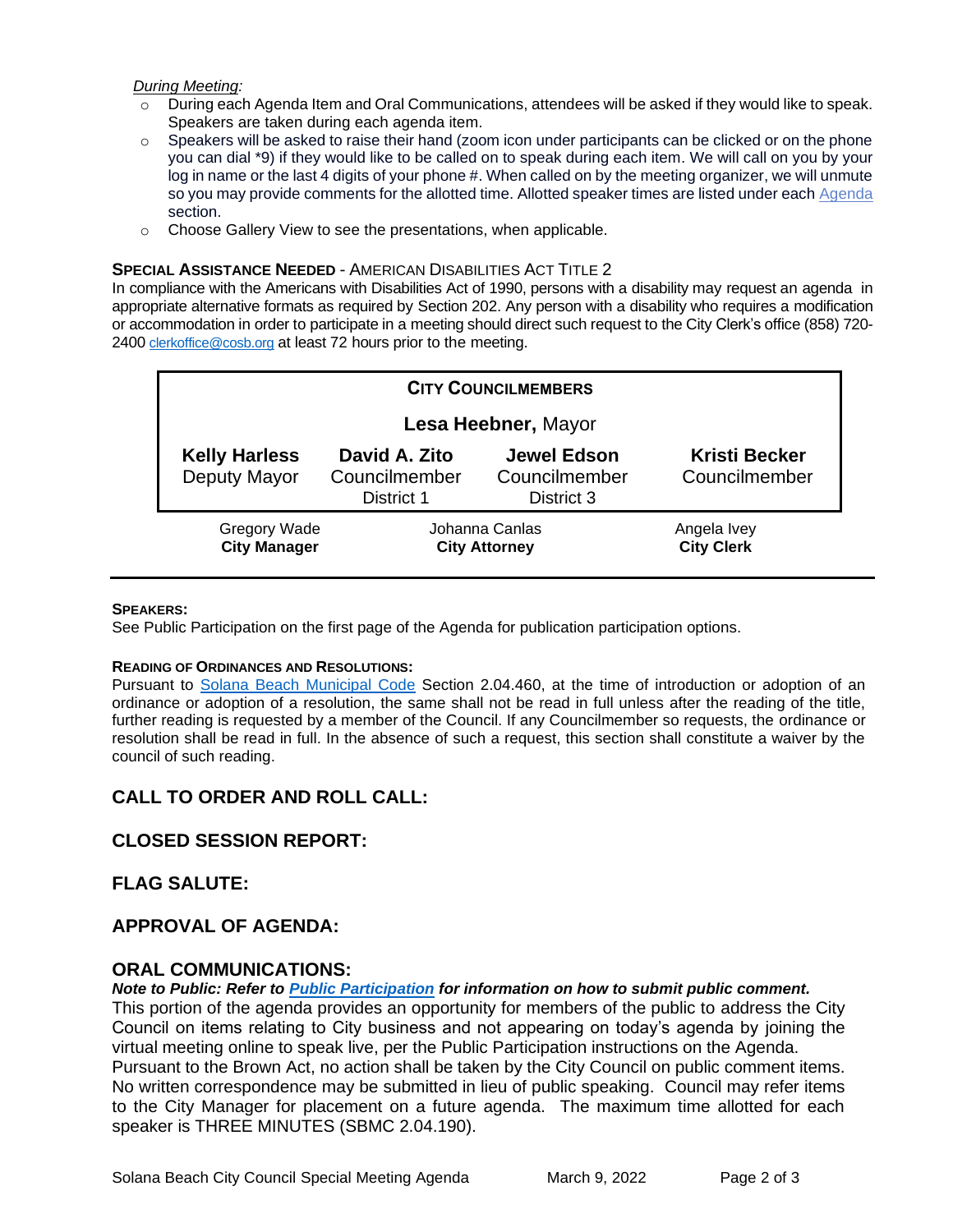## **COUNCIL COMMUNITY ANNOUNCEMENTS / COMMENTARY:**

*An opportunity for City Council to make brief announcements or report on their activities. These items are not agendized for official City business with no action or substantive discussion.* 

## **D. STAFF REPORTS: (D.1.)**

*Note to Public: Refer to Public Participation for information on how to submit public comment.* 

Any member of the public may address the City Council on an item of concern by submitting written correspondence for the record to be filed with the record or by registering to join the virtual meeting online to speak live, per the Public Participation instructions on the Agenda. The maximum time allotted for each speaker is THREE MINUTES (SBMC 2.04.190).

**D.1.** Third Public Hearing - Redistricting Process**.** (File 0430-60)

Recommendation: That the City Council

- 1. Receive Staff Report.
- 2. Conduct third public hearing.
- 3. Review submitted draft maps; and/or
- 4. Provide instructions to demographic consultant.

#### Item D.1. Report (click here)

*[Posted Reports & Supplemental Docs contain records up to the cut off time, prior to the start of the meeting, for processing new](#page-3-0)  submittals. The final official record containing handouts, PowerPoints, etc. can be obtained through a Records Request to the City Clerk's Office.*

### **ADJOURN:**

#### **AFFIDAVIT OF POSTING**

*STATE OF CALIFORNIA COUNTY OF SAN DIEGO CITY OF SOLANA BEACH* § }

I, Megan Bavin, Deputy City Clerk of the City of Solana Beach, do hereby certify that this Agenda for the March 9, 2022 Council Meeting was called by City Council, Successor Agency to the Redevelopment Agency, Public Financing Authority, and the Housing Authority of the City of Solana Beach, California, was provided and posted on March 2, 2022 at xx:xx p.m. on the City Bulletin Board at the entrance to the City Council Chambers. Said meeting is held at 5:00 p.m., March 9, 2022, in the Council Chambers, at City Hall, 635 S. Highway 101, Solana Beach, California.

Megan Bavin, Deputy City Clerk \* City of Solana Beach, CA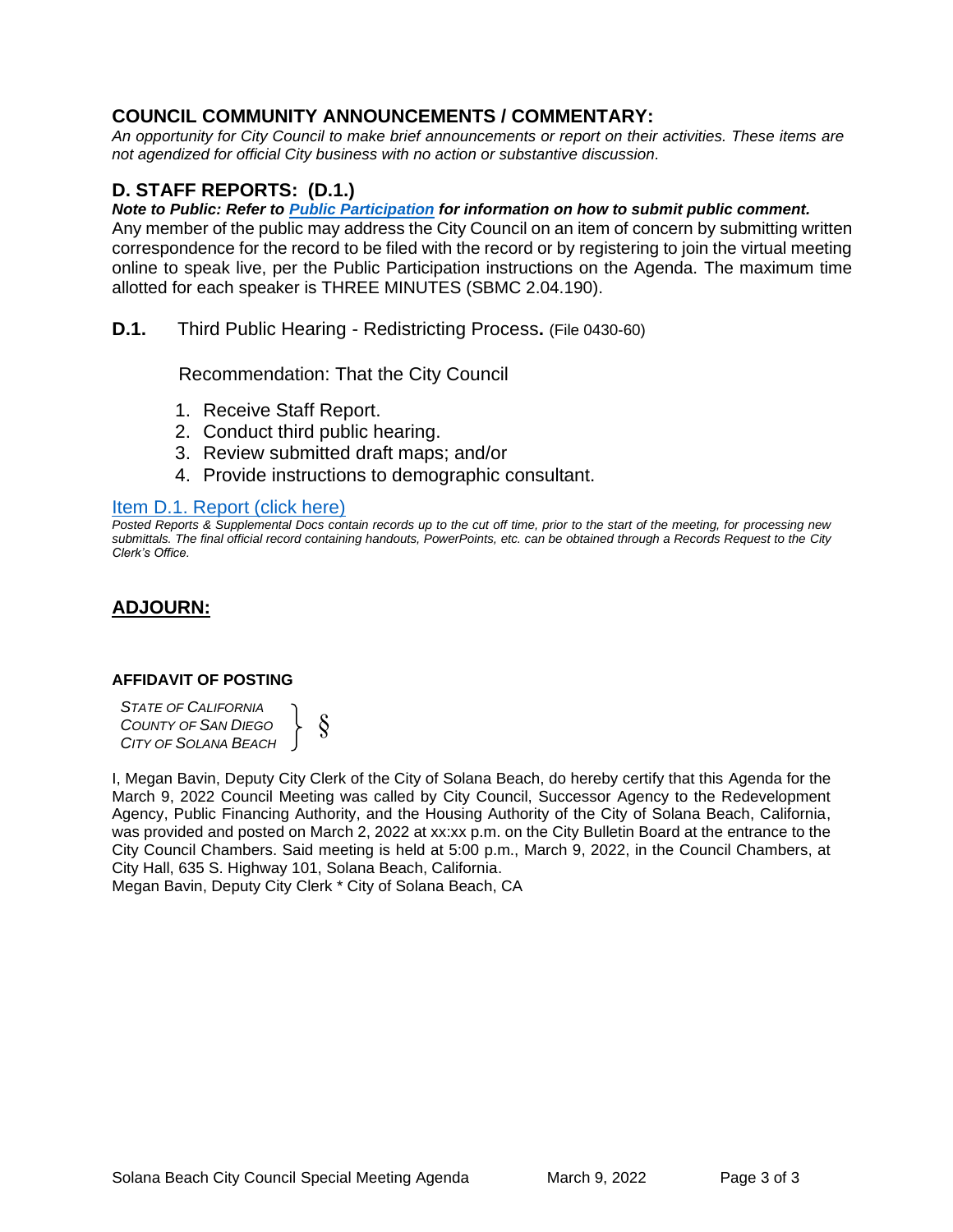<span id="page-3-0"></span>

# **STAFF REPORT CITY OF SOLANA BEACH**

**MEETING DATE:** March 9, 2022 **ORIGINATING DEPT:** City Attorney's Office

**TO:** Honorable Mayor and City Councilmembers **FROM:** Gregory Wade, City Manager **SUBJECT: Third Public Hearing - Redistricting Process** 

## **BACKGROUND:**

On April 11, 2018, the Council adopted Resolution 2018-042 declaring the City of Solana Beach's intent to change the way the Council members are elected, transitioning from an at-large Councilmember election system to a district-based Councilmember election system with a directly elected Office of Mayor. On July 18, 2018, the Council adopted Ordinance 488 implementing district-based elections for Council members. The districts were drawn based on the 2010 Census data, the most recent available. The 2018 plan was used in City Council elections in 2020.

Following every federal decennial census, local governments are required to engage in a formal redistricting process as prescribed by the California Elections Code. Elec. Code § 21601 *et seq*. The California Legislature passed a new law in 2019, amended in 2020 and 2021, called the Fair Maps Act which specifies the procedures and mandatory, prioritized criteria under redistricting must occur.

The City has engaged assistance from Special Counsel Marguerite Leoni of Nielsen Merksamer Parrinello Gross & Leoni LLP and Demographers Douglas Johnson/Shannon Kelly from National Demographics Corporation to assist with the redistricting process.

The City conducted the initial/first public hearing on December 15, 2021. After the first public hearing, draft maps were published. The City conducted the second public hearing on January 12, 2022, where the City Council reviewed draft maps and invited the public to submit maps. To date, the City received eight (8) draft maps submitted by members of the public. The submitted maps have been analyzed by the City's demographer and

\_\_\_\_\_\_\_\_\_\_\_\_\_\_\_\_\_\_\_\_\_\_\_\_\_\_\_\_\_\_\_\_\_\_\_\_\_\_\_\_\_\_\_\_\_\_\_\_\_\_\_\_\_\_\_\_\_\_\_\_\_\_\_\_\_\_\_\_\_\_ \_\_\_\_\_\_\_\_\_\_\_\_\_\_\_\_\_\_\_\_\_\_\_\_\_\_\_\_\_\_\_\_\_\_\_\_\_\_\_\_\_\_\_\_\_\_\_\_\_\_\_\_\_\_\_\_\_\_\_\_\_\_\_\_\_\_\_\_\_\_

COUNCIL ACTION:

**AGENDA ITEM # D.1.**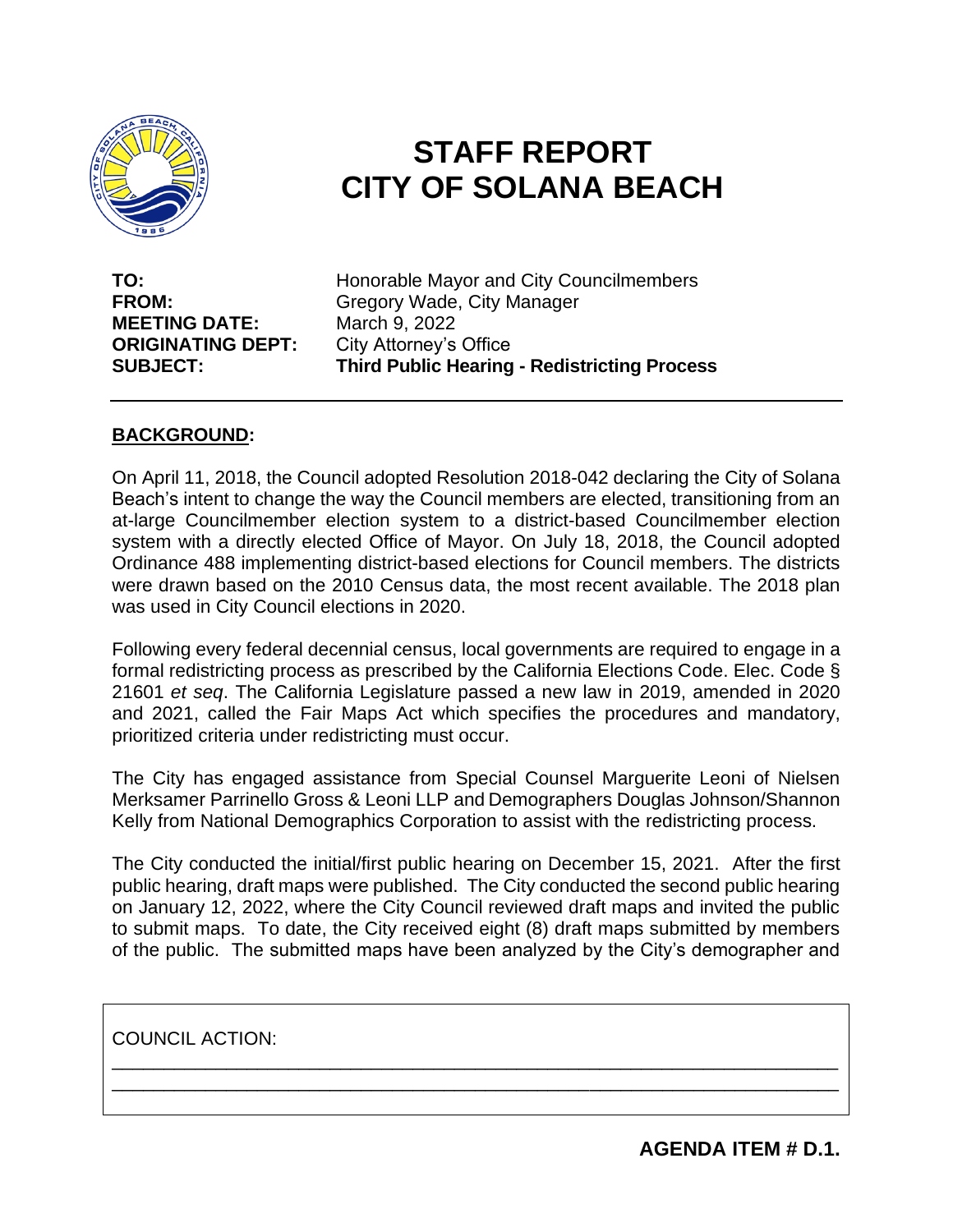posted with their corresponding demographic data at [https://www.ci.solana](https://www.ci.solana-beach.ca.us/index.asp?SEC=56737889-4955-493D-8FBF-D9F2F8A9BC7A&Type=B_BASIC)[beach.ca.us/index.asp?SEC=56737889-4955-493D-8FBF-D9F2F8A9BC7A&Type=B\\_BASIC.](https://www.ci.solana-beach.ca.us/index.asp?SEC=56737889-4955-493D-8FBF-D9F2F8A9BC7A&Type=B_BASIC)

The item is before the City Council to conduct the third of the required public hearings under the law.

### **DISCUSSION:**

### **Mandatory Redistricting Criteria.**

California Elections Code section 21601 requires the City Council to adopt district boundaries using the following criteria, in the following order of priority:

- 1. Council districts shall be substantially equal in population based on total population of residents of the city as determined by the most recent federal decennial census with adjustments required by state law pertaining to incarcerated persons. (Changes to state law now require that the California Statewide Database perform certain "adjustments" to the data to reassign incarcerated residents back to their last known place of residence, rather than where they are incarcerated.)
- 2. Council districts must comply with the United States Constitution the California Constitution, and the federal Voting Rights Act of 1965.
- 3. To the extent practicable, council districts shall be geographically contiguous.
- 4. To the extent practicable, the geographic integrity of any local neighborhood or local community of interest shall be respected in a manner that minimizes its division. (A "community of interest" is a population that shares common social or economic interests that should be included within a single district for purposes of its effective and fair representation. Communities of interest do not include relationships with political parties, incumbents, or political candidates.)
- 5. District boundaries must be easily identifiable and understandable by residents. To the extent practicable, districts shall be defined by natural and artificial barriers, by streets or by the boundaries of the city.
- 6. To the extent practicable, boundaries must be drawn to encourage geographical compactness in a manner that nearby areas of population are not bypassed in favor of more distant populations.
- 7. The Council shall not adopt District boundaries for the purpose of favoring or discrimination against a political party.

State law does not expressly prohibit other good government considerations for redistricting, such as avoiding to the extent possible the deferral of the exercise of the right to vote because of rearrangement of district boundaries, or a minimal change approach provided all statutory criteria are met.

#### **Minimum Process: Public Hearing.**

Before adopting the revised district boundaries, the Council must conduct at least four public hearings: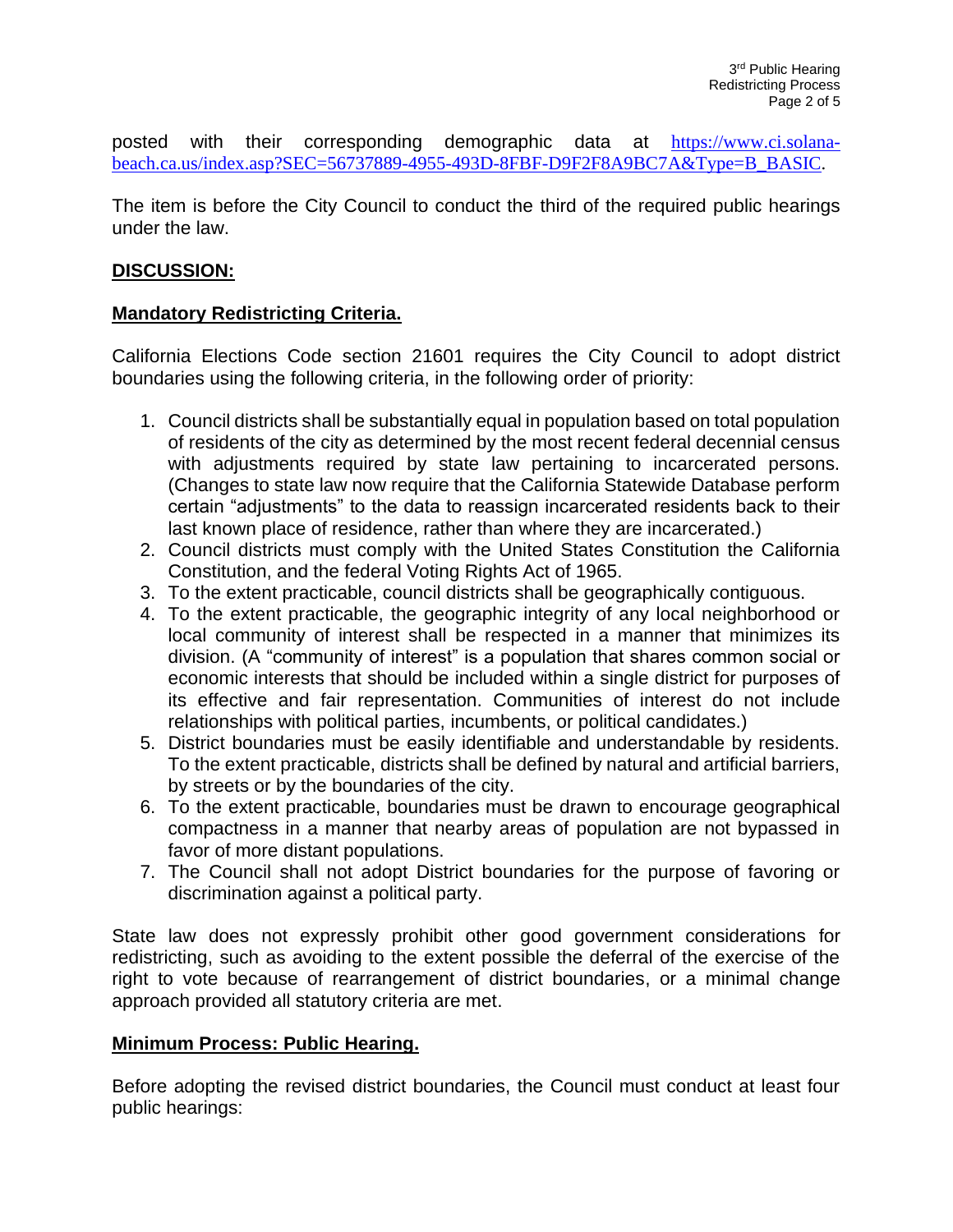- One before draft maps are released. (The first public hearing was conducted on December 15, 2021)
- Two after draft maps are published. (The second public hearing was conducted on January 12, 2022.)
- At discretion when to hold a fourth public hearing but it must be presided over by the City Council.

One of the four public hearings must be conducted on a weekend or on a weekday evening after 6 p.m. (a regular council meeting would fulfill this requirement).

The City established the schedule of public hearings for the redistricting process, all presided over by the council (note that the City Council conducted an extensive process of public hearings/ meetings just three years ago in connection with the establishment of its Council districts). The scheduled public hearings dates after publication of the draft maps that have not yet been conducted are as follows:

- Wednesday, March 9, 2022 at 5 p.m.
- Wednesday, March 23, 2022 at 6 p.m.

This evening's public hearing is the third of the four required. At the discretion of the Council, additional public hearings/workshops may be scheduled. These additional hearings/workshops may be conducted by staff or the City's consultant.

## **Mandatory Public Outreach.**

The Elections Code provisions applicable to the redistricting process require the City to take steps to encourage residents, including those in underrepresented communities and non-English speaking communities, to participate in the redistricting public review process. Elec. Code § 21608(a). These steps include:

- Informing local media outlets, including those who serve language minority communities.
- Informing the public through civic engagement or community groups that are active within the city, including those active in language minority communities.
- Arranging for live translation of a public hearing in an applicable language if a request for translation is made.
- Publishing the date, time, and location for any public hearing or workshop on the internet at least five days before the hearing or workshop.
- For each draft map prepared by the city, publishing information on the total population, citizen voting age population, and racial and ethnic characteristics of the citizen voting age population of each proposed council district.
- Publishing a draft redistricting map online, including population information, for at least seven days before Council's final adoption.
- Receiving public testimony or draft boundary maps in writing and electronically.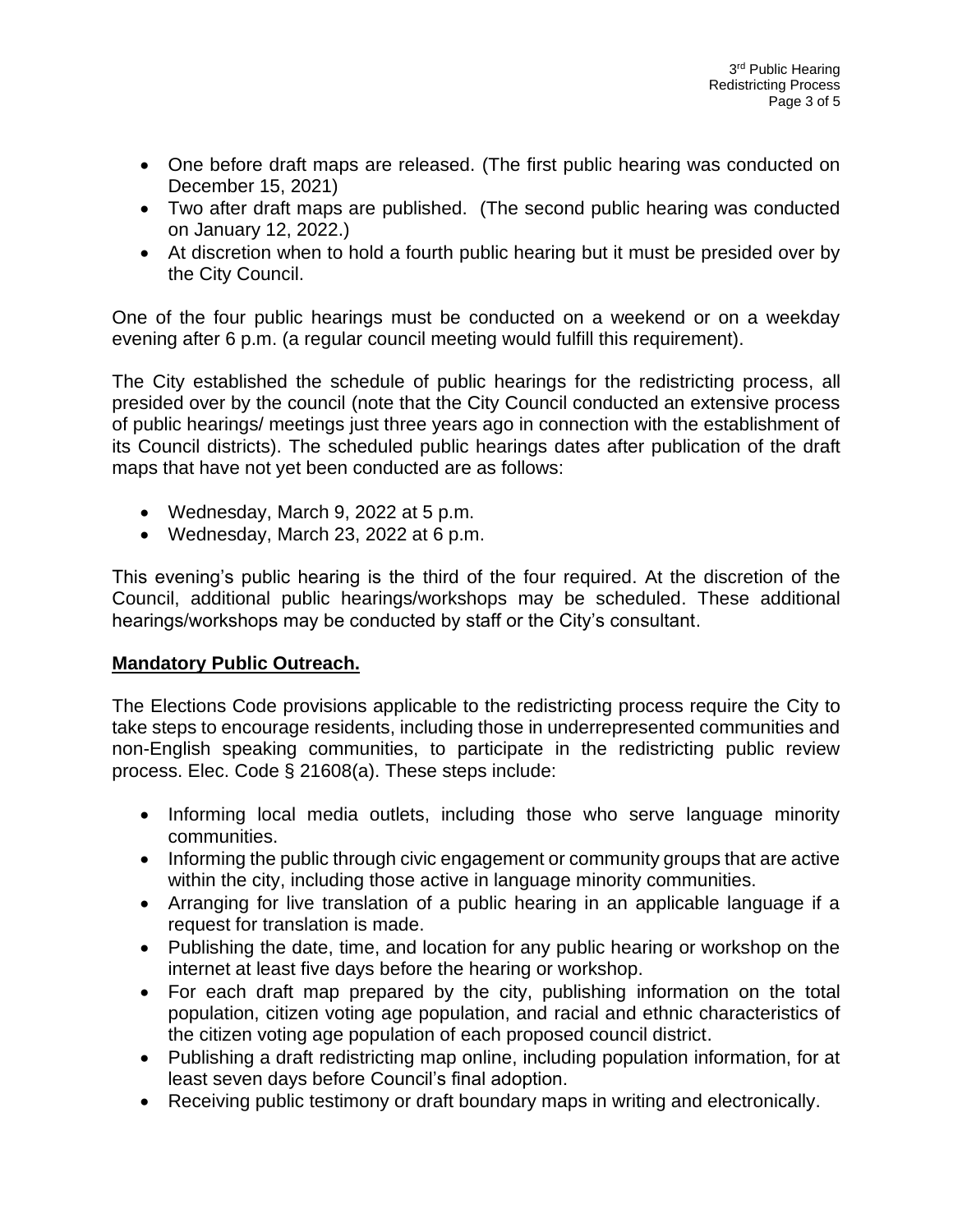- Publishing in required languages procedures for a member of the public to testify during a public hearing or to submit written testimony directly to the City Council.
- Publishing a calendar of all public hearing dates.
- Providing a recording or written summary of all public comments and council deliberations at each public hearing online.
- Maintaining a website dedicated to redistricting for at least 10-years post adoption.

Staff has complied with all these requirements to date.

The public participation map drafting kits and submitted draft maps are available online at: [https://www.ci.solana-beach.ca.us/index.asp?SEC=56737889-4955-493D-8FBF-](https://www.ci.solana-beach.ca.us/index.asp?SEC=56737889-4955-493D-8FBF-D9F2F8A9BC7A&Type=B_BASIC)[D9F2F8A9BC7A&Type=B\\_BASIC.](https://www.ci.solana-beach.ca.us/index.asp?SEC=56737889-4955-493D-8FBF-D9F2F8A9BC7A&Type=B_BASIC)

## **Deadline for Completion of Redistricting Process.**

The statutory deadline for the Council to complete the redistricting process is April 17, 2022, but earlier completion is advised, to ensure that the County Registrar is provided sufficient time to implement the new boundaries considering the statewide and countywide redistricting currently underway in numerous jurisdictions, all with deadlines considering June and/or November 2022 elections. After the deadline, the redistricting must be referred to the superior court for completion.

## **CEQA COMPLIANCE STATEMENT:**

Not a project as defined under CEQA.

## **FISCAL IMPACT:**

The City engaged the services of National Demographics Corporation to facilitate the redistricting process. The base price for the professional demographic services is \$12,500. The total cost is dependent on the level of service requested by the City which may include meeting attendance, public participation mapping kit, etc.

#### **OPTIONS:**

**•** Provide instructions to demographic consultant regarding draft redistricting maps including number of drafts and any additional considerations after compliance with statutory mandatory criteria.

#### **DEPARTMENT RECOMMENDATION:**

Staff recommends that the City Council:

- 1. Receive Staff Report.
- 2. Conduct third public hearing.